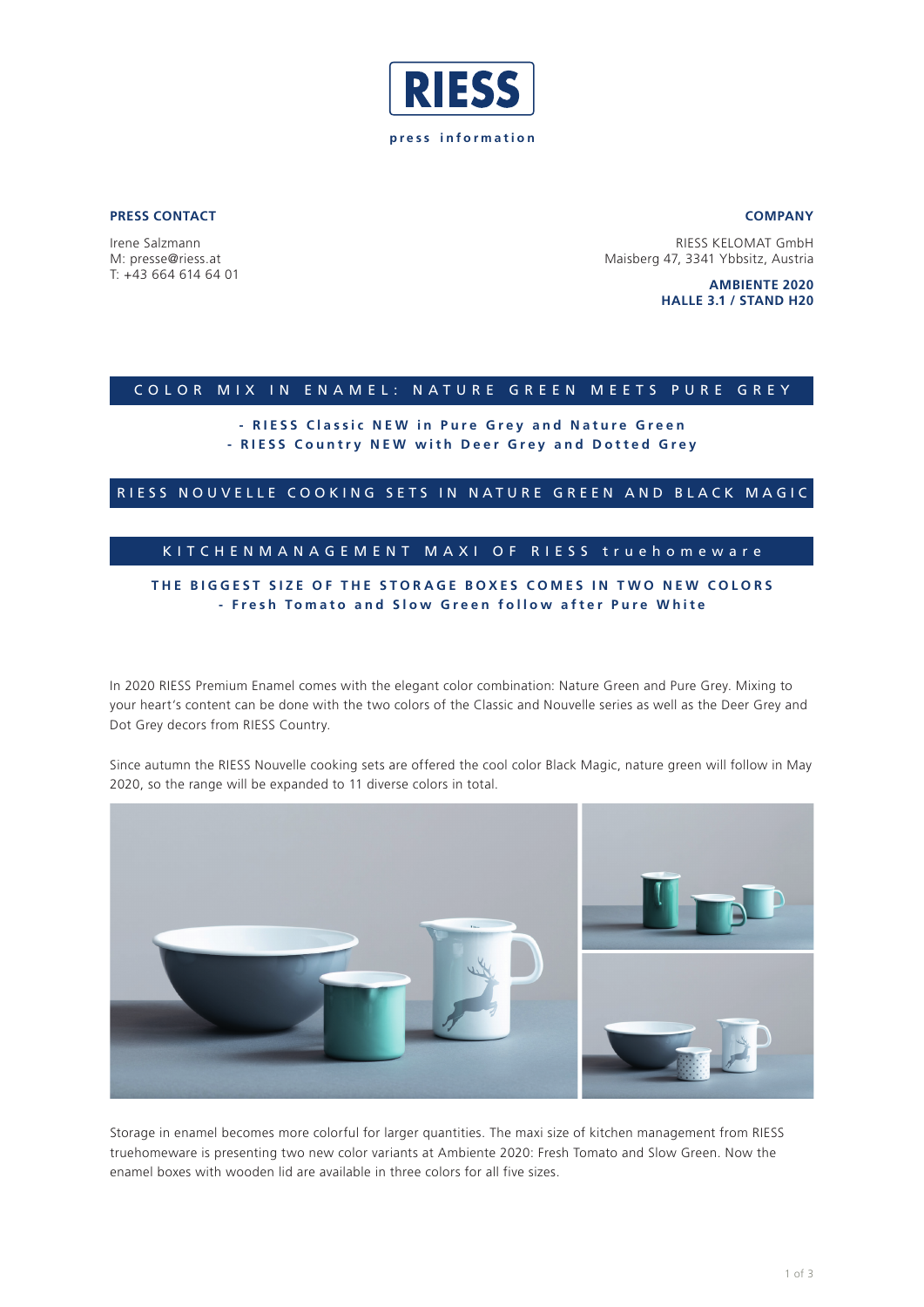

**press information**

### **COLOR MIX IN ENAMEL: NATURE GREEN MEETS PURE GREY IN ONE COLOR AND DECOR**



As in the previous year, the new colors of the Classic and Country series give the opportunity to mix and match different series according to one's individual taste. The lead colors are called "Nature Green" a completely new shade of green in three varieties (light, medium, dark) and "Pure Grey". The new colors in the Classic series include items like saucepans, jugs, bowls, pots, casserolles and pans.

Individual pieces such as a jug, mug, measuring vessel or saucepan from the Country series with the new Deer Grey or Dotted Grey pattern also look great in combination with the two new colors from RIESS Classic. All colors and decors harmonize with each other and so new innovative color concepts can be tried out as the mood takes you.

In case one color is preferred, this option is of course also available as everyone can be creative and adapt the products to his preferred kitchen and table world.

And for all fans of the RIESS Nouvelle series with stainless steel handles and sight glass lid and extra-strong heat storage floor, this combination option is available too, because Nouvelle comes NEW in "Nature Green" and may be mixed with all the other newcomers of Classic and Country.

### **RIESS NOUVELLE NATURE GREEN AND BLACK MAGIC**

The new color "Nature Green" has a refreshing effect and fits well in many kitchen styles. The pots and saucepans of the series are equipped with an extra-strong steel heat storage base, a lid made of glass and noble stainless-steel handles (see image above). The new colour "Nature Green" is presented at Ambiente 2020 and will be available from april 2020.



To the RIESS Nouvelle cook set range two great colors have been added: Black Magic – launch in autumn 2019 – and Nature Green. The two new colors complement the range of Verde, Rosso, Avorio, Aquamarine, Crystal Blue, Emerald and Corall, Cappuccino, Arctic White and Blackberry.

The RIESS Nouvelle series now comprises 11 color shades. The new colors are available as a set of 3 or 5 pieces.